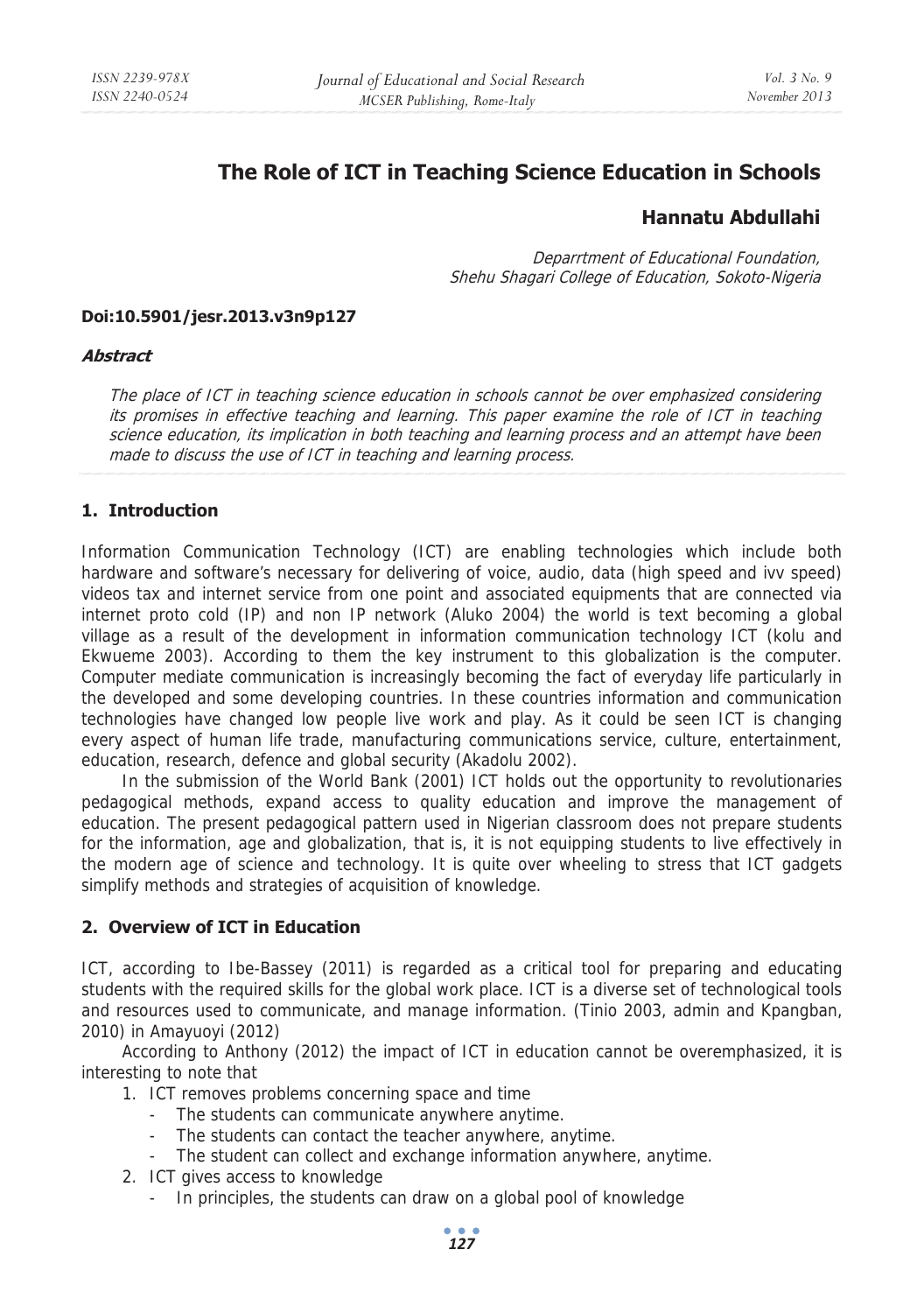- 3. ICT makes serving and sharing knowledge easier.
	- The students can individually and /or together create records notes and presentation and thus, register their progress and use it and examinations
	- This way they are also trained for future participation global research communication.
	- According to bell and Margaret (2006), the following benefit emanate from the use of ICT education.
	- Global access to knowledge
	- Instant sharing of experience and best practice
	- Self paced and self based learning
	- Learning become interactive and joyful through multimedia tools.
	- Stimulations of experiential learning.
	- Opening windows for new thinking, an atmosphere of innovation
	- Bringing excitement and motivation, prove and owing technology, feeling of in  $a$  way being ahead of time.

# **3. The Role of ICT in Science Education**

Science education has it roots in the recognition by Victorian society that it had changed – changed form an agarian society to one dominated by and reliant on scientific and technological expertise. In 1851, the great exhibition brought the realization that this new society could only be sustained by ensuring that a body of people were educated in science and technology. However, whilst there was little disagreement about the necessity for incorporating science into curriculum, the form and content of that science education has since that time been a matter of considerable debate Osborne et al (2003). They went further to say that opposing camps have laid between, on the one hand, those who would emphasize the need for science education to develop a knowledge and understanding of the basic scientific principles the foundation on which the edifice rests and, on the other, those who would argue for an emphasis on the processes of science thinking. Osborne et al (2003) said, the dominant model of curriculum has been on which has seen science education as a pre-professional form of training for the ministry of today's youth who will become the scientist of tomorrow. This characteristics has arguably been responsible for the under valving of science within the British establishment who have historically regarded it as a lesser form in contrast, were often seen as offering an education of the complete individual.

There are four common rationals for science education.

- The Utilitarian: the view that knowledge of science is practically useful to everyone
- The Economic: the view that we must ensure an adequate supply of scientifically trained individual to sustain and develop on advance industrial society.
- The Cultural Argument: the view that science and technology are one, if not the greatest, achievement of contemporary society and that a knowledge thereof is an essential prerequisites for the educated individual.
- The Democratic: The argument that many of the political and dilemmas posed by contemporary society are of scientific nature. Participating in the debate surrounding there resolution requires knowledge of some aspects of science and technology. Hence, educating the populace in science and technology is an essential requirement to sustain a healthy democratic society. (Osborne et'al 2003).

# **4. The Reality of ICT Use in the School Science Lab**

Teacher's motivation to use ICT in the classroom is at present, adversely influenced by a number of constraints including; lack of time to gain confidence and experience with technology: limited access to reliable resources: a science curriculum overloaded with content assessment that requires no use of the technology and a lack of subject – specific guidance for using ICT to support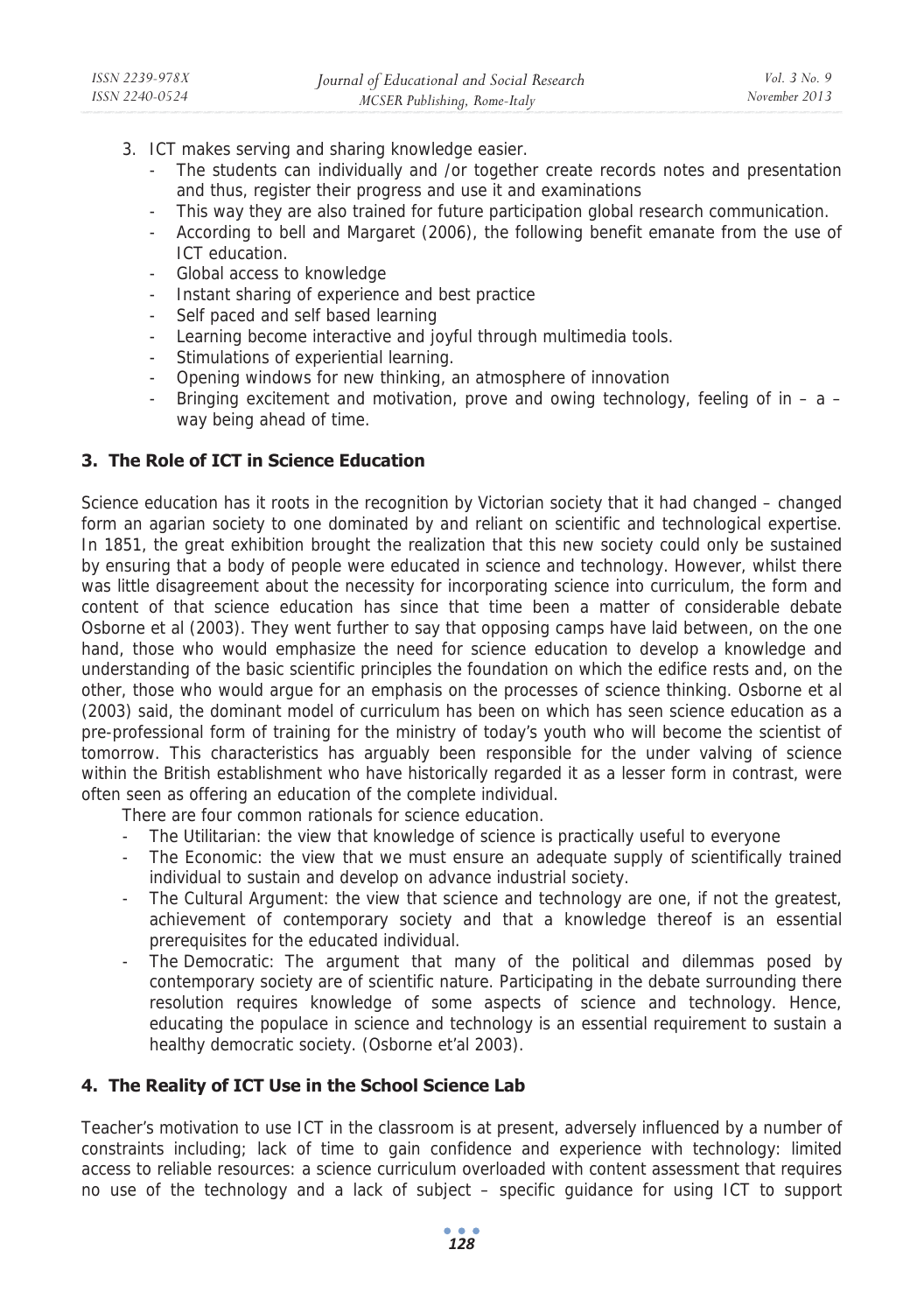| ISSN 2239-978X | Journal of Educational and Social Research | <i>Vol.</i> $3$ No. 9 |
|----------------|--------------------------------------------|-----------------------|
| ISSN 2240-0524 | MCSER Publishing, Rome-Italy               | November 2013         |
|                |                                            |                       |

learning. While this technology can in principle, be employed in diverse ways to support different curriculum goals and forms pedagogy. Such constraints have often stifled teachers use of ICT in ways which effectively exploit its interactivity. Consequently well integrated and effective classroom use of ICT is currently rare.

On the whole, use of ICT in school science lab is driven by – rather than transformative of the prescribed curriculum and established pedagogy. In sum, a teacher tends to use ICT largely to support, enhances and complement existing classroom practice rather than re-shaping subject contents, goals and pedagogy. However, teacher's motivation and commitment are high and practice is gradually changing. Training teachers in using ICT in the classroom appears to have had more success in science than in other subjects. Teachers are now beginning to develop and trial new strategies which successfully overcomes the distractions of the technology and focus attention instead on their intended learning objectives. (Osborne et'al 2003).

### **5. The Importance of ICT in Education**

Trinided et'al (2001), Hawkins (2002), Bryant et'al (2003) and Suffori (2006) in Ibe – Bassej (2009) cited in Amajuoyi (2012) summarized the roles of ICT in education as;

- Promoting students intellectual qualities through higher order thinking, problem solving, improved communication skills and deep understanding of the learning tools and concepts to be taught.
- Promoting a supportive, interactive teaching and learning environment by creating broader learning communication and therefore provide learning tools for students especially those with special needs.
- Using computer generated graphics to illustrate relationships of all kinds especially dynamics processes that cannot be illustrated by individual pictures.
- Improving school attendance levels and enabling the creation of a new and more effective curriculum.
- Ensuring that more effective interactive learning environment is created through the use of a learner centered and activity oriented teaching/learning approach.
- Emerging the students
- Encouraging deeper understanding about data collection saves time on measuring and recording analysis.
- Empowering learners with ICT awareness and skills which re essential for success in contemporary knowledge economy.
- Improving the quality of instruction.
- Transforming the school by improving school management
- Enhancing the tools and environment for learning because materials can be presented by using multimedia.
- Increasing the quality of student learning through the access to the content through ICT facilities.
- Encouraging collaborative learning.

### **6. Implication of ICT in Science Education**

Information Communication Technology plays a major role in human activities in everyday living in order to cope and adopt to the demand of the environment. If the vision of science education is to bring socio-economic development, the role of ICT in science education cannot be over – emphasized. In the world over, it is generally agreed that development could only be meaningful if and when it is science and technology driven. With the actualization of the vision and prospects of ICT has the following implication on science education.

- Adequate funding: The success of ICT in science education program largely depends on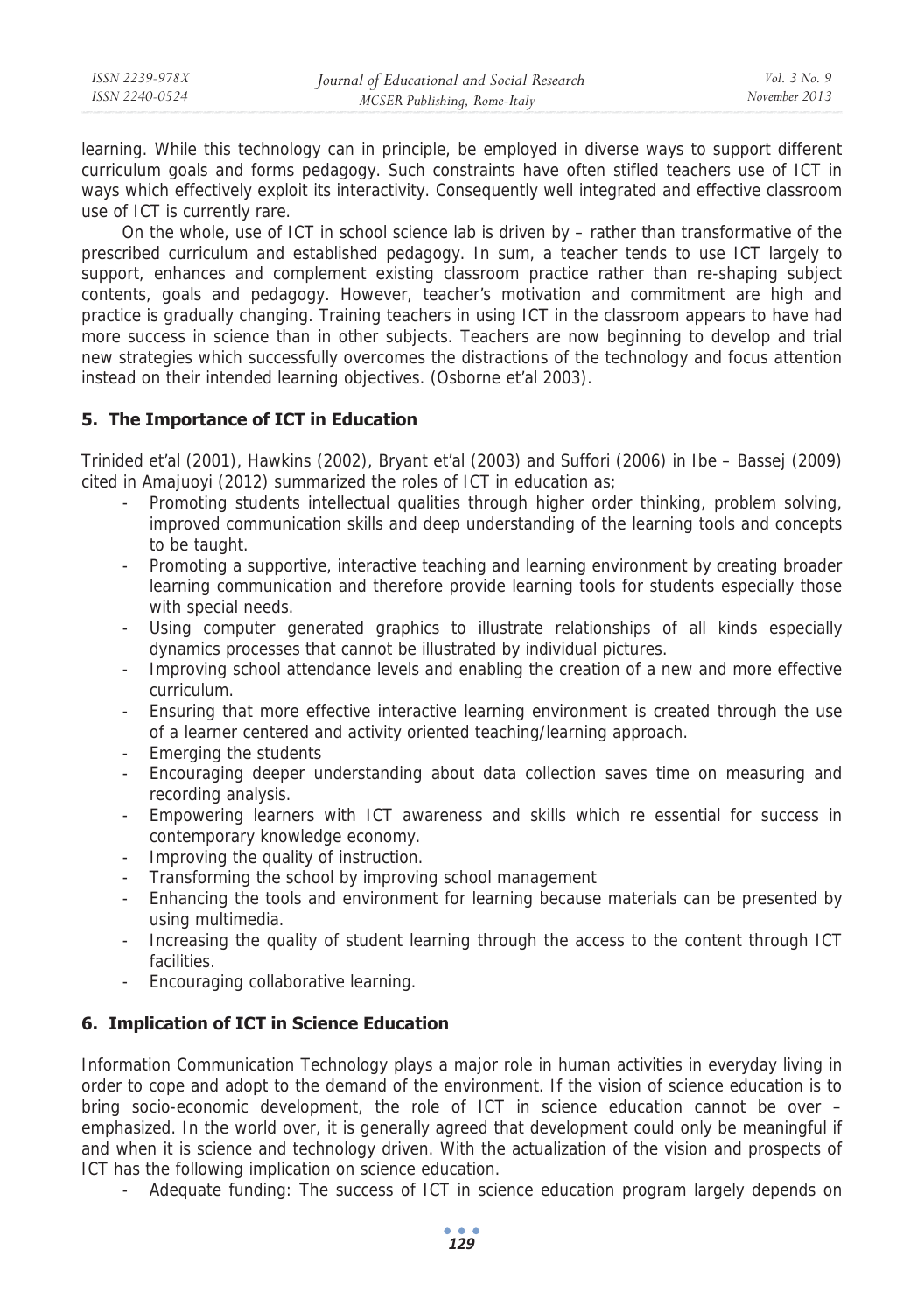funding. This can be achieved when the funding of the program is properly articulated and handled especially as it is regards to science education.

- Provision of Instructional Materials: Provision of Instructional Materials are materials, facilities, equipment that the teacher uses to illustrate explain and emphasizes the lesson for better comprehensive by the students.
- Teacher Recruitment and Professional development teachers constitute the principles stakeholder and major executor of a successful science education program with the increase in student enrollment in science subject and the change in the content of the curriculum adequate numbers of inspiring and fully prepared teachers on science education are needed to make for proper implementation of the ICT program.
- Remuneration and improve work condition of science education teachers. It is known that optional working condition for teachers directly contribute to the good quality of public education. (Igbuzor 2006) cited in Eya et al (2012). It is necessary for the government to rehabilitate and restore the image of teachers. This could be done by enhancing teacher's packages, teachers housing, accommodation and utility allowances should be increased. Transfer allowances should be paid to teachers who go on transfer. Also, those who dwell in riverine and rural areas to perform their duties should be given special allowances to encourage teacher's retention for the science education program.
- Monitoring and evaluation: all tiers of government and educational management are involved. The target is to identify science education potential constraint so that appropriate step can be taken to overcome them.
- Teacher pupil ratio: is a big challenge to teachers in the realization of science education according to Federal Republic of Nigeria (2004) teacher – pupil ratio should be 1- 35 but the teacher pupil ratio in Sokoto state is 1 – 80.
- Teaching Methodology: Method are means that teachers use to drive home their lesson presentation thereby making learning experience concrete to learners. Mbakwe (2005) in Eya et'al (2012) affirms that methodology of teaching is what makes a teacher a professional. The old method of teaching science which is teacher centered should be dropped by science education teachers. This method only present learners as mere spectators listening and swallowing all that comes from the teachers.

# **7. Conclusion**

This paper examined the role of ICT in science education in Sokoto state schools and stated the overview of ICT in education, the reality of ICT use in the school sciences lab, the importance of ICT in education, one of the importance is to promote students intellectual qualities through higher order of thinking, problem solving, improved communication skills and deep understanding of the learning tools and concept to be taught. The implication of ICT in science education was also discussed.

Therefore, ICT in education is generally considered as discipline, resources and key skill, within these three broad areas ICT offers enormous benefit to the society.

# **8. Recommendation**

Outline below are some recommendations on the way ICT can be used to enhance science education.

- ICT education should be compulsory in all schools.
- Serving science education teachers should be given the opportunity to be ICT literate through in service education.
- Government should ensure provision of ICT facilities in schools.
- Every school should have an ICT coordinator